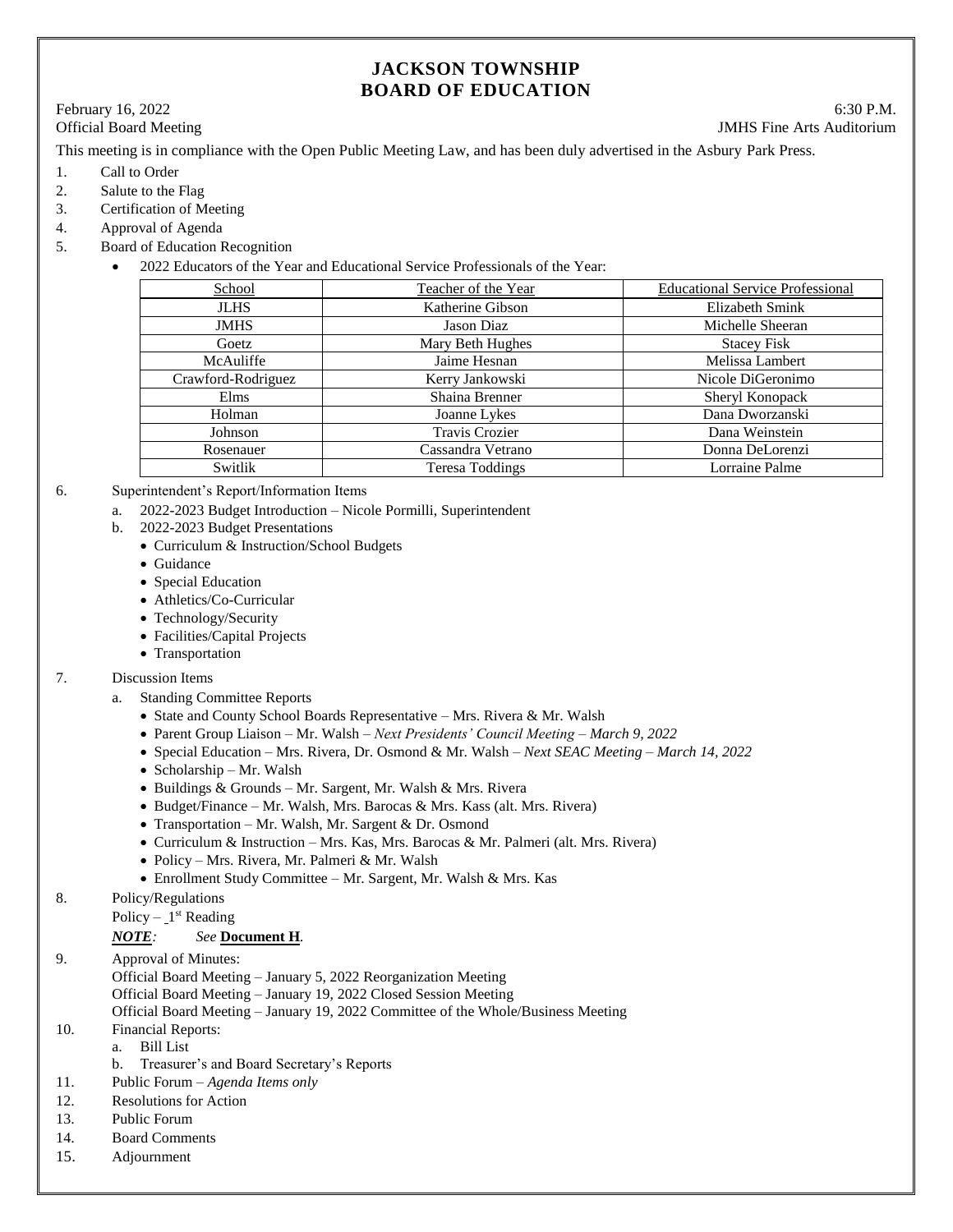# **DOCUMENT H**

# **Policy/Regulations – 1 st Reading February 16, 2022 Agenda**

| R 2000       | <b>PROGRAM</b>                | Table of Contents (revised)                                                 |  |
|--------------|-------------------------------|-----------------------------------------------------------------------------|--|
| P 2415.05    | <b>PROGRAM</b>                | Student Surveys, Analysis, Evaluations, Examinations, Testing, or Treatment |  |
|              |                               | (M) (Revised)                                                               |  |
| P & R 2431.4 | <b>PROGRAM</b>                | Prevention and Treatment of Sports-Related Concussions and Head Injuries    |  |
|              |                               | (M) (Revised)                                                               |  |
| P 2451       | <b>PROGRAM</b>                | Adult High School (M) (Revised)                                             |  |
| R 2460.30    | <b>PROGRAM</b>                | Additional/Compensatory Special Education and Related Services (M) (New)    |  |
| P 2622       | PROGRAM                       | Student Assessment (M) (Revised)                                            |  |
| R 2622       | <b>PROGRAM</b>                | Student Assessment (M) (New)                                                |  |
| P 3233       | <b>TEACHING STAFF MEMBERS</b> | Political Activities (Revised)                                              |  |
| P 5000       | <b>STUDENTS</b>               | Table of Contents (revised)                                                 |  |
| P 5460       | <b>STUDENTS</b>               | High School Graduation (M) (Revised)                                        |  |
| P 5541       | <b>STUDENTS</b>               | Anti-Hazing (M) (New)                                                       |  |
| P 5751       | <b>STUDENTS</b>               | Sexual Harassment of Students (M) (Revised)                                 |  |
| P 8000       | <b>OPERATIONS</b>             | Table of Contents (revised)                                                 |  |
| R 8000       | <b>OPERATIONS</b>             | Table of Contents (revised)                                                 |  |
| P & R 8465   | <b>OPERATIONS</b>             | Bias Crimes and Bias-Related Acts (M) (Revised)                             |  |
| P 9560       | <b>COMMUNITY</b>              | Administration of School Surveys (M) (Revised)                              |  |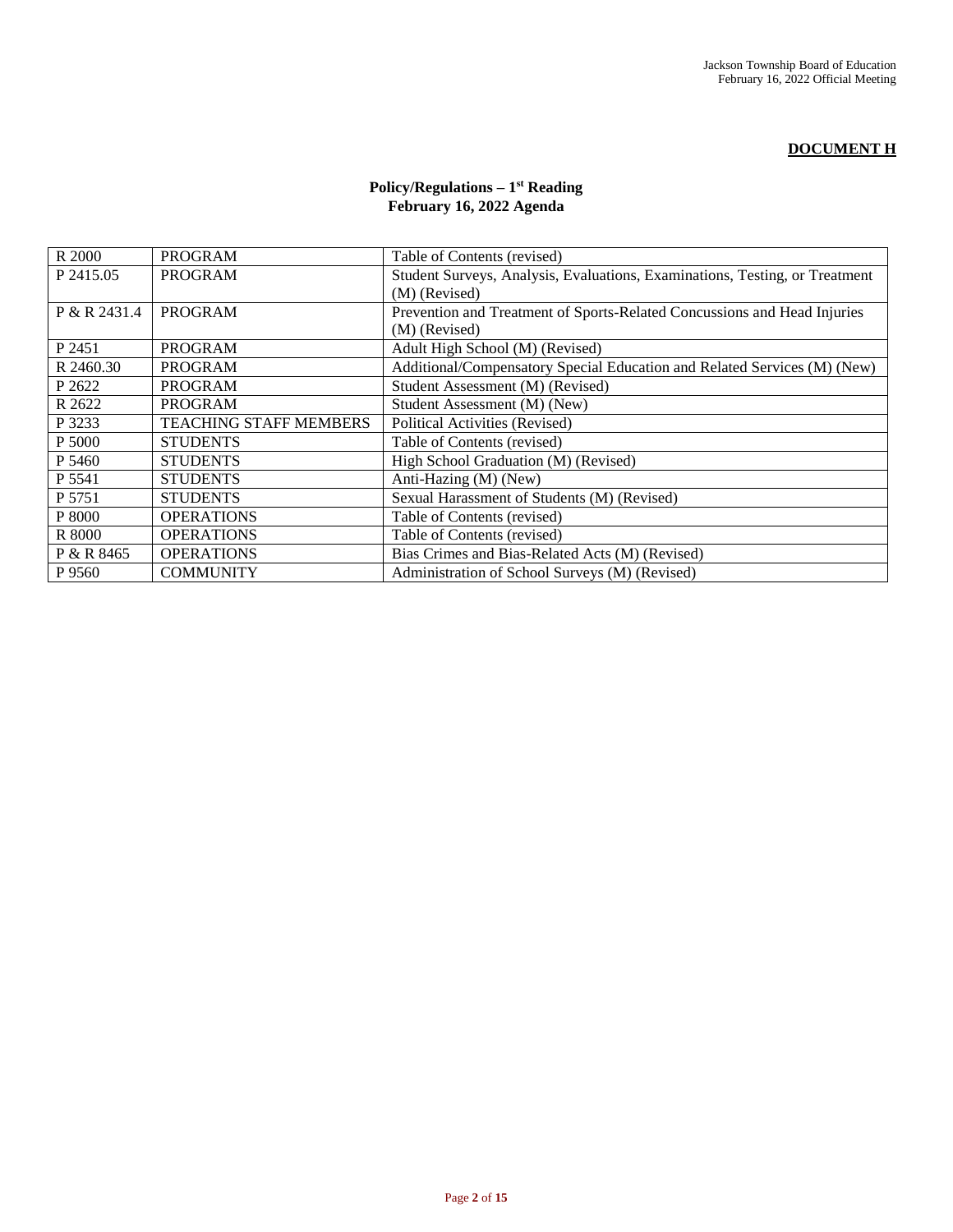# **OFFICE OF THE SUPERINTENDENT OF SCHOOLS**

**TO:** Jackson Township Board of Education

# **FROM: NICOLE PORMILLI, SUPERINTENDENT OF SCHOOLS**

**RE:** February 16, 2022 Official Board Meeting

**MOTION:** Based on the recommendation of the Superintendent of Schools, the Board of Education adopts the Agenda as presented:

Based on the recommendation of the Superintendent of Schools, the following resolutions are presented for formal approval by the Board of Education.

# **FINANCE**:

- 1. The Board of Education, based on the recommendation of the Board Secretary, approves the line-item transfers for the month of December, 2021.
- 2. The Board of Education, based on the recommendation of the Board Secretary, approves the adjustments to the Federal and State Fund 20 Projects for the 2021-2022 school year for December, 2021.
- 3. Pursuant to PL 2015, Chapter 47, the Jackson Township Board of Education intends to renew, award, or permit to expire the contracts subsequently awarded by the Board of Education, these contracts are, have been, and will continue to be in full compliance with all state and federal statutes and regulations; in particular, New Jersey Title 18A:18. et.seq, NJAC Chapter 23, and Federal Uniform Administrative Requirements 2CFR, Part200.
- 4. The Board of Education accepts the June 2021 Annual Comprehensive Financial Report as submitted by the auditing firm of Suplee, Clooney and Company.
- 5. The Board of Education accepts the Corrective Action Plan (CAP) for the June 2021 Annual Comprehensive Financial Report as submitted and recommended by the Business Administrator/Board Secretary.
- 6. The Board of Education authorizes the Board Secretary to go out to bid for district-wide Fire Alarm Certification and Inspection for the 2022-2023 school year.
- 7. The Board of Education authorizes the Board Secretary to go out to bid for Non-Public School Transportation Routes.
- 8. The Board of Education approves the following agreement:

# **ATLANTIC & CAPE MAY COUNTIES SCHOOL BUSINESS OFFICIALS JOINT INSURANCE FUND (ACCASBOJIF) RISK MANAGEMENT CONSULTANT AMENDED AGREEMENT SY 2021-2022**

THIS AGREEMENT, entered into this **16th** day of **February**, **2022**, between the **Jackson Board of Education** hereinafter referred to as DISTRICT, and **Glenn Insurance** a(n) (Individual, Partnership, Corporation) of the State of New Jersey, having its principal office at the following address: 500 East Absecon Blvd, Absecon, New Jersey 08201, hereinafter referred to as RMC. WITNESSETH:

WHEREAS, the RMC has offered to the DISTRICT professional insurance and risk management consulting services as required in the Bylaws of the Atlantic & Cape May Counties School Business Officials Joint Insurance Fund, and;

WHEREAS, the DISTRICT desires these Extraordinary Unspecifiable Services pursuant to a resolution adopted by the DISTRICT at a meeting held on the **16th day of February, 2022**;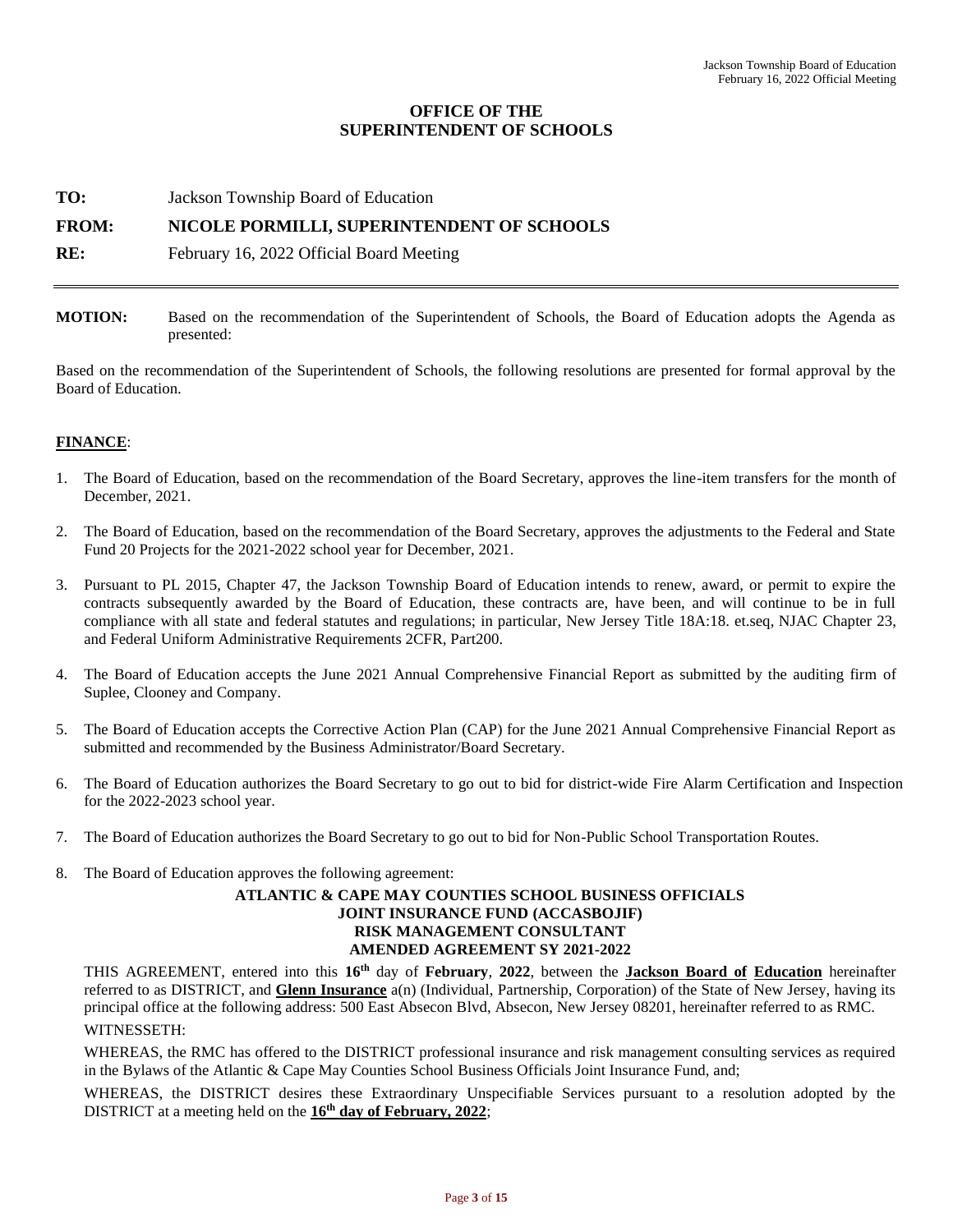# **FINANCE** (continued):

8. Risk Management Consultant Agreement – continued:

NOW THEREFORE, the parties in consideration of the mutual promises and covenants set forth herein, agree as follows:

- 1. The RMC, for and in consideration of the amount stated hereinafter agrees to provide services to the DISTRICT as follows:
	- A) Annually update or assist in the updating of all exposure data and insurable interests relative to the DISTRICT using the forms, procedures, time lines and methodologies established by the Fund;
	- B) Assist the DISTRICT in understanding and selecting the various optional coverage's (if any) available through the Fund;
	- C) Assist the DISTRICT and/or Fund as required in researching data needed to respond to claims;
	- D) Assist the DISTRICT in understanding the coverage's afforded through the Fund including requesting written coverage clarifications as needed;
	- E) Maintain current licensure as a Property/Casualty Producer as required under the New Jersey Producer Licensing Act;
	- F) Attend a majority of monthly Fund meetings and all meetings of the Fund Committees on which the RMC serves;
	- G) As requested by the DISTRICT, complete Certificate of Insurance request forms and forward same to appropriate parties as designated by the Fund;
	- H) Review Certificates of Insurance and Hold Harmless & Indemnity documents received by the district
	- I) Accompany Fund Safety Professionals on such periodic loss control inspections as may be conducted and assist the DISTRICT in understanding and implementing any recommendations resulting therefrom as may be requested by the DISTRICT;
	- J) Assist the DISTRICT and Fund Safety Professional in establishing and encouraging effective operation of DISTRICT sponsored Safety Committees.
	- K) Perform any other services required by the Fund's Bylaws or the DISTRICT.
- 2. The term of this Agreement shall be for two (2) months from May  $1<sup>st</sup>$ , 2022 June 30<sup>th</sup>, 2022, (prorated) or from the effective date of coverage, unless earlier terminated as hereinafter provided in this Agreement.
- 3. The DISTRICT authorizes the Fund to pay its RMC as compensation for services rendered an amount equal to a flat fee of \$28,885.56 (\$2,407.13 a month). Said fee shall be paid to the RMC in equal installments on a monthly basis. The RMC shall receive no other compensation or commission for the placement or servicing of any DISTRICT coverage with the Fund.
- 4. For any coverage authorized by the DISTRICT to be placed outside of the Fund, the RMC shall receive as his/her full compensation the normal brokerage commissions paid by the insurance company. The premiums for said policies shall not be added to the Fund's assessment in computing the fee outlined in Item 3 above. The RMC shall not be entitled to collect a commission from an insurance company or the DISTRICT if the DISTRICT or its employees negotiate the placement of a coverage directly with an insurance company which is outside the Fund.
- 5. Either party may cancel this Agreement at any time by mailing to the other written notice calling for termination effective at any time not less than ninety (90) days thereafter. Fees shall be pro-rated to the date of termination.
- 9. The Board of Education returns the ownership of a landscape trailer to the Jackson Liberty Band & Parent/Student Association, originally purchased and currently used by the association to transport marching band equipment.

| <b>Transfer Amount</b> | <b>From Account #</b>      | To Account #               |
|------------------------|----------------------------|----------------------------|
| \$9.00                 | Account# 20-280-400-731-09 | Account# 20-280-100-610-09 |
| \$38.73                | Account# 20-280-100-110-09 | Account# 20-280-200-110-09 |
| \$240.37               | Account# 20-280-100-110-09 | Account# 20-280-100-610-09 |
| \$18.49                | Account# 20-280-200-200-09 | Account# 20-280-100-610-09 |
| \$750.00               | Account# 20-280-200-500-09 | Account# 20-280-100-610-09 |
| \$687.00               | Account# 20-280-200-610-09 | Account# 20-280-100-610-09 |

10. The Board of Education approves the following line item transfers for the Title IV grant funds:

11. The Board of Education declares items as surplus, as filed with the Business Office, some items retain value and others have no monetary value.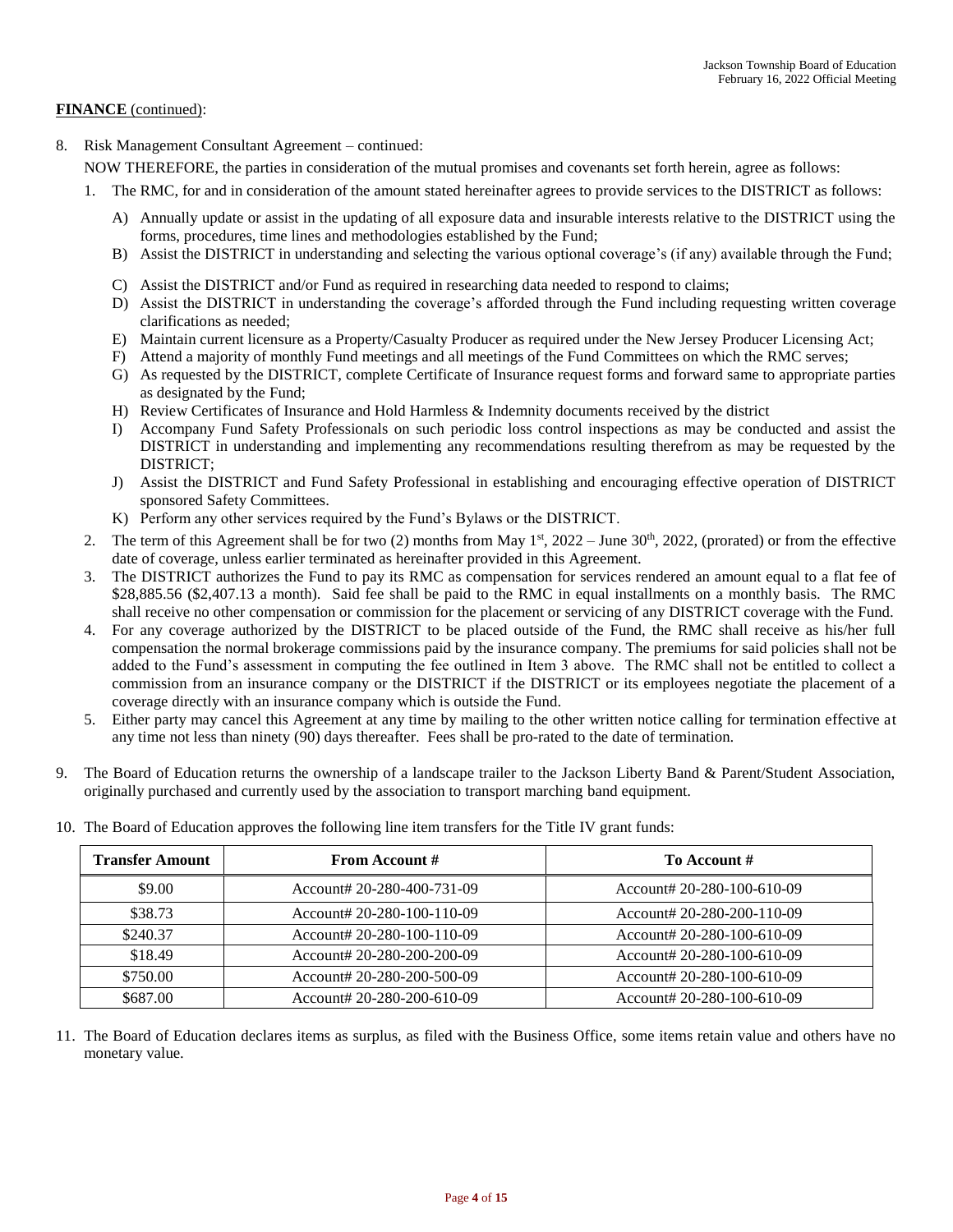# **FACILITIES**:

1. The Board of Education approves the use of facilities for groups as filed.

# **PROGRAMS**:

1. The Board of Education approves the following student teachers as filed with the Assistant Superintendent:

| <b>REQUEST</b>     | <b>COLLEGE/</b> | <b>NAME</b>           | <b>DATES</b>        | <b>COOPERATING</b> | <b>SCHOOL</b> |
|--------------------|-----------------|-----------------------|---------------------|--------------------|---------------|
|                    | UNIVERSITY      |                       |                     | <b>TEACHER(s)</b>  |               |
| Clinical Practicum | TCNJ            | <b>Rosemary White</b> | 1/20/22-6/30/22     | Erin Pearsall      | Switlik       |
| Clinical Practicum |                 | <b>Tyrah Andrews</b>  | $1/20/22 - 6/30/22$ | Nicole DiGeronimo  | Crawford-     |
|                    | Georgian Court  |                       |                     |                    | Rodriguez     |

- 2. The Board of Education approves the following evaluation models to be used to evaluate certified staff throughout the 2021-2022 school year:
	- a. Marzano Focused Teacher Evaluation Model for all certified classroom personnel
	- b. Marzano Focused Non-Classroom Instructional Support Personnel Evaluation Model for all certified non-classroom personnel
	- c. Marzano School Leader Evaluation Model for all certified school leaders
	- d. Marzano District Leader Evaluation Model for all certified district leaders
- 3. The Board of Education approves submission of the 2021-2024 English Language Learner (ELL) Three-Year Program Plan as required in N.J.A.C. 6A-15-1.6 to the New Jersey Department of Education on or before February 28, 2022.
- 4. The Board of Education approves the district Summer Programs for Acceleration, Enrichment, Skills Building and Credit Recovery beginning July 5, 2022 and ending on or before July 21, 2022 (July 5, 6, 7, 12, 13, 14, 19, 20, 21), 8:45 AM and 11:15 AM, pending final student enrollment projections, selections will be offered in the areas of Enrichment K-5, Skill Building ELA/Math 6-8, and Core Content Area Credit Recovery 9-12, total cost will not exceed \$29,990.00 and will be paid for with ARP funds to address learning loss:
- 5. The Board of Education approves consultants from IXL Learning to provide professional development for Algebra 1 teachers for the 2021-2022 school year, to be funded by Title II grant funds, in the amount of \$1,250.00 in total, at no cost to the Board.
- 6. The Board of Education approves the Title I Family IXL Math Nights for Holman and Rosenauer Elementary Schools for the 2021-2022 school year, to be paid through Title I grant funds, not to exceed \$1,323.00.
- 7. The Board of Education approves the Virtual Title I One Book, One School Family Reading Night for Crawford-Rodriguez, Holman and Rosenauer Elementary Schools for the 2021-2022 school year to be paid by Title I Grant Funds, not to exceed \$2,634,00, at no cost to the Board.
- 8. The Board of Education approves the Title I Spring NJSLA Prep program at McAuliffe Middle School for the 2021-2022 school year, to be paid by Title I Grant Funds, not to exceed \$5,145.00, at no cost to the Board.
- 9. The Board of Education approves the ARP/ESSER III Spring NJSLA Prep program at Goetz Middle School for the 2021-2022 school year to be paid by ARP/ESSER III Grant Funds, not to exceed \$5,145.00, at no cost to the Board.
- 10. The Board of Education approves the Title IV McAuliffe STEM Family Night at McAuliffe Middle School for Grades 6-8 to be paid for by Title IV Grant funds, not to exceed \$588.00, at no cost to the Board.
- 11. The Board of Education approves the Jackson Child Care Academy 2022 Socialization Summer Camp for Jackson students entering Kindergarten through 6<sup>th</sup> grade in September 2022:

Socialization Summer Camp:

| 7 Weeks<br>June 27, 2022 -<br>August 12, 2022 | $Monday-Friday$<br>8:00 AM to 3:00 PM | Tuition - \$1,650.00 for 7-week program.<br>\$10.00 family discount for additional children.<br>\$50.00 registration fee per family. | Location:<br>Switlik Elementary School |
|-----------------------------------------------|---------------------------------------|--------------------------------------------------------------------------------------------------------------------------------------|----------------------------------------|
|-----------------------------------------------|---------------------------------------|--------------------------------------------------------------------------------------------------------------------------------------|----------------------------------------|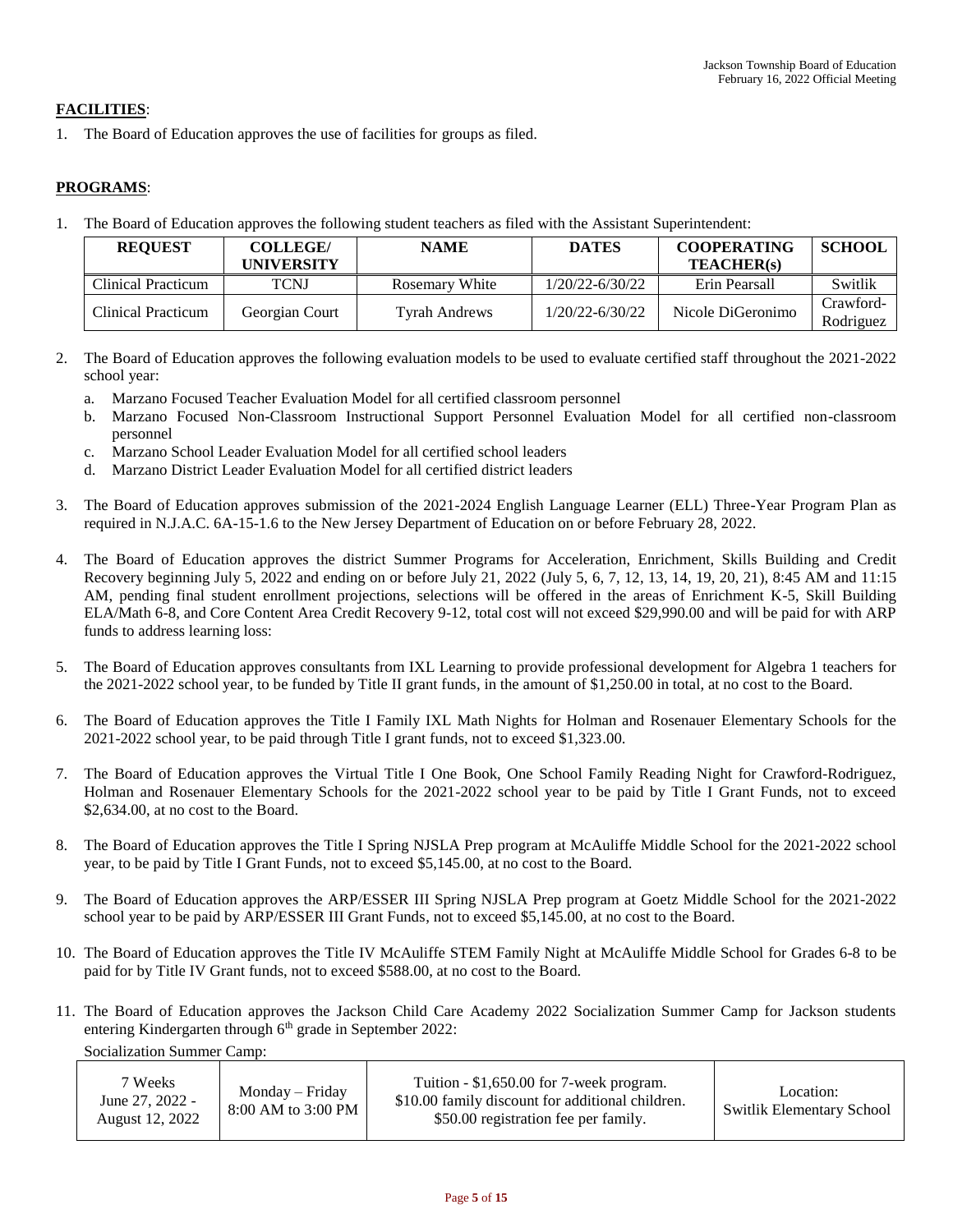# **PROGRAMS** (continued):

- 12. The Board of Education approves the Jackson Community School Art and Musical Theatre Summer Camp 2022 from July 11, 2022 to July 29, 2022, Monday through Friday, 9:00 AM-3:00 PM, at Jackson Memorial High School, for Jackson students entering Grades 4-9 in September 2022, camp cost of \$575.00 per student; Camp Performance on Thursday July 28, 2022 in the JMHS Auditorium, at no cost to the Board.
- 13. The Board of Education approves the following Jackson Community School Digital Media/JTV Film & Television Summer Camp 2022, to be held at Jackson Liberty High School, at no cost to the Board:
	- a. SESSION #1: " Film Production", June 23rd, 24th, 27th, 28th, 29th, 30th and July 1st Location: JLHS Television Studio, 8:30 AM-2:30 PM each day; Registration/Program fee of \$300.00
	- b. SESSION #2: "Television Production", July 7th, 8th, 11th, 12th, 13th, 14th, 15th Location: JLHS Television Studio, 8:30 AM-2:30 PM each day, Registration/Program fee of \$300.00
	- c. SESSION #3: "Music Video Production", July 21st, 22nd, 25th, 26th, 27th, 28th, 29th Location: JLHS Television Studio, 8:30 AM-2:30 PM each day; Registration/Program fee of \$300.00
	- d. ALL THREE SESSIONS Registration/Program fee of \$800.00
- 14. The Board of Education approves Language Circle Enterprises to provide virtual literacy training for staff members beginning on transition day, January 31, 2022 and continuing with two (2) additional sessions in March and April, to be paid by the ARP-Accelerated Learning Coaching and Educator Support funds, not to exceed \$1,800.00.
- 15. The Board of Education approves the following district special education tutoring programs, not to exceed \$22,000.00 in total, to be paid with district funds:
	- a. After School Middle School Special Education Tutoring Program for Goetz and McAuliffe Middle School, one hour per day/two days per week, dates to be determined, pending enrollment.
	- b. After School High School Special Education Tutoring Program for Jackson Liberty and Jackson Memorial High Schools, two (2) hours per day/two days per week for eight (8) sessions, dates to be determined, pending enrollment.
	- c. Before and/or After School Elementary Division Special Education Tutoring Program for Crawford-Rodriguez, Elms, Holman, Johnson, Rosenauer and Switlik Elementary Schools, two (2) hours per week for eight (8) sessions, dates to be determined, pending enrollment.
- 16. The Board of Education approves the Special Education Extended School Year Program Jackson Progressing into Careers (JPIC) for the summer of 2022, in session July 11, 2022 through August 4, 2022, Monday through Thursday; program location at Jackson Memorial High School.
- 17. The Board of Education approves the 2022-2023 District Calendar.
- 18. The Board of Education approves professional day requests and the travel related expense resolution from school board and staff members as filed with the appropriate supervisor.

# **STUDENTS**:

1. The Board of Education approves the following change in out-of-district placements :

| a.    | One Student | Previous Placement:<br>New Placement:<br>Tuition:<br>Effective: | Ocean Academy<br>Hackettstown School District (Lakeland Andover School)<br>TBD<br>December 13, 2021                              |
|-------|-------------|-----------------------------------------------------------------|----------------------------------------------------------------------------------------------------------------------------------|
| b.    | One Student | Previous Placement:<br>New Placement:<br>Tuition:<br>Effective: | Hackettstown School District (Lakeland Andover School)<br><b>Bonnie Brae</b><br>$$90,021.12$ to be pro-rated<br>January 26, 2022 |
| $C$ . | One Student | Previous Placement:<br>New Placement:<br>Tuition:<br>Effective: | Oakwood School<br>Strang School (Ranch Hope, Inc.)<br>\$86,309.55 to be pro-rated<br>January 3, 2022                             |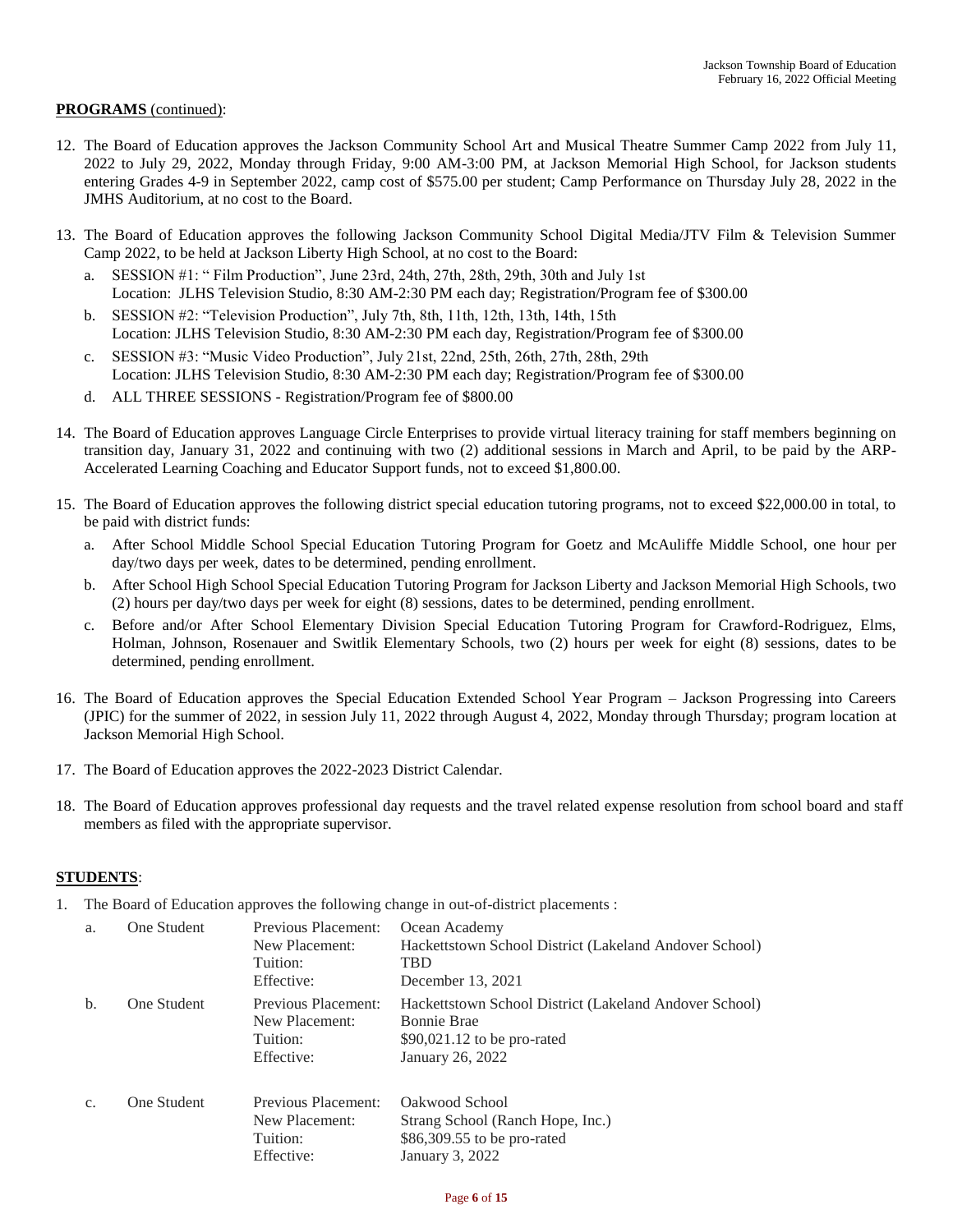#### **STUDENTS** (continued):

2. The Board of Education approves the following Out-of-District placements for the 2021-2022 school year:

| a. | One Student | Placement: | Hawkswood School             |
|----|-------------|------------|------------------------------|
|    |             | Tuition:   | $$81,183.90$ to be pro-rated |
|    |             | Effective: | February 28, 2022            |

- 3. The Board of Education approves services for the 2021-2022 school year with Life Insight to provide the following services to visually impaired students on an as needed basis, total cost not to exceed \$10,000.00:
	- a. Psychological Evaluations \$950.00 per evaluation
	- b. Psycho-Educational Evaluation \$2,400.00 per evaluation
	- c. Comprehensive Neuropsychological Evaluation \$3,500.00 per evaluation
	- d. Meeting Attendance \$125.00 per hour
	- e. Travel \$35.00 per 30 minutes of travel
- 4. The Board of Education approves licenses and services for the 2021-2022 school year with Rethink Autism, Inc. to provide access to its cloud-based learning management platform and related services, Rethink proposes the following comprehensive solution to meet goals and objectives, total cost not to exceed \$17,790.00:

| <b>Solution</b>                                                                                                                                                                                                                                                                                                                                 | <b>Quantity</b> |
|-------------------------------------------------------------------------------------------------------------------------------------------------------------------------------------------------------------------------------------------------------------------------------------------------------------------------------------------------|-----------------|
| VB – Mapping Licenses (total of 50)                                                                                                                                                                                                                                                                                                             |                 |
| Rethink Ed Special Education Comprehensive Success Solution – Skills & Behavior Classroom Admin Access                                                                                                                                                                                                                                          |                 |
| Rethink Ed Special Education Comprehensive Success Solution – Skills & Behavior Classroom Educator Access                                                                                                                                                                                                                                       | 6               |
| Rethink Ed Special Education Comprehensive Success Solution – Skills & Behavior Classroom Student License                                                                                                                                                                                                                                       | 45              |
| Rethink Ed believes collaboration is the best pathway to successful implementation.<br>- Virtual live coaching (1:1, PLC's, Train-the-Trainer)<br>- Our Virtual Training is an expert-led, flexible professional development option that is ongoing and<br>customized to meet district needs. As discussed, and agreed upon in unified cohorts. | 6               |

#### **Total Annual Solution Price: \$17,790.00**

5. The Board of Education approves the following volunteer clubs and advisors for the 2021-2022 school year:

|              | Club<br>√olunteer       | olunteer/<br>Advisor(s) | School    |
|--------------|-------------------------|-------------------------|-----------|
| la.          | <b>Ultimate Frisbee</b> | Matthew Spader          | JLHS      |
| $\mathbf{b}$ | Guitar Club             | Shannon Bradley         | McAuliffe |

6. The Board of Education approves the following student "Volunteers" for the Summer Electives/Jackson Art & Musical Theater Summer Camp 2022 (62-989) as follows:

|                | <b>Student Volunteers</b> | 2022-2023 Grade Level |
|----------------|---------------------------|-----------------------|
| a.             | Darren Butler             | Senior                |
| b.             | <b>Riley Parinello</b>    | Senior                |
| c.             | <b>Kelton Boshart</b>     | Junior                |
| d.             | Kiana Boshart             | Junior                |
| e.             | Rachel Buchinsky          | Junior                |
| f.             | Joseline Felipe-Huertero  | Junior                |
| g.             | Natalie Kurek             | Junior                |
| h.             | Madelynn McDevitt         | Junior                |
| i.             | <b>Talor Rachunok</b>     | Junior                |
| $\mathbf{i}$ . | Rose Schoepflin           | Junior                |
| k.             | <b>Emily Sinkleris</b>    | Junior                |
| 1.             | Katelyn Volltrauer        | Junior                |

7. The Board of Education approves an overnight trip for the Jackson Memorial High School Ski Club to Stratton Mountain in Stratton, Vermont, after school Friday, March 4, 2022 through Sunday, March 6, 2022, at no cost to the Board.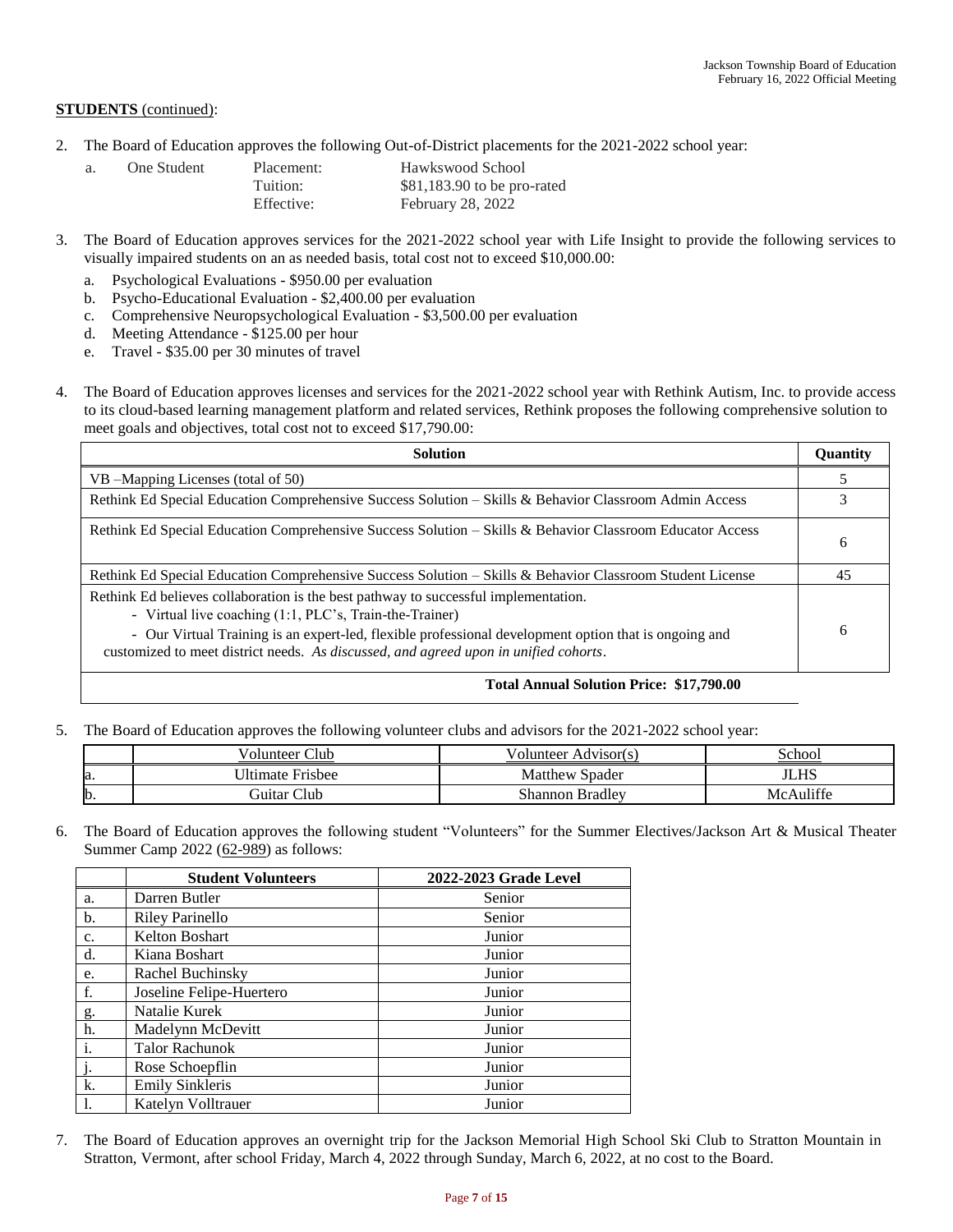#### **STUDENTS** (continued):

- The Board of Education approves a trip for the Christa McAuliffe 8<sup>th</sup> grade class to Frogbridge Recreation Day Camp, Millstone, New Jersey on Monday, June 6, 2022 to participate in various outdoor activities, cost to the Board being district transportation.
- 9. The Board of Education approves a trip for the Carl W. Goetz Middle School 8<sup>th</sup> grade class to Frogbridge Recreation Camp in Millstone, New Jersey on Thursday, June 2, 2022 to participate in various outdoor activities, cost to the Board being district transportation.
- 10. The Board of Education approves the application to the New Jersey State Interscholastic Athletic Association (NJSIAA) for a Gymnastics Cooperative Sports Program for Jackson Liberty High School and Jackson Memorial High School for the 2022- 2023 and 2023-2024 school years.
- 11. The Board of Education approves the 2021-2022 Spring Athletic Schedules for Jackson Liberty High School, Jackson Memorial High School, Goetz Middle School and McAuliffe Middle School.
- 12. The Board of Education accepts, in accordance with N.J.S.A. 18A:37-15b(6), the monthly Harassment, Intimidation and Bullying (HIB) Report as presented to the Board of Education during Executive Session.
- 13. The Board of Education approves educational field trips as filed with the Transportation Director.

### **PERSONNEL**:

- 1. The Board of Education approves the employment of the following substitutes for the 2021-2022 school year, effective February 17, 2022, unless otherwise noted:
	- a. Richard Hopkins, Van Aide-Transportation, pending fingerprints
	- b. Kyle Torres, Van Aide-Transportation, pending fingerprints
	- c. Glenn Martin, Driver-Transportation, effective April 1, 2022, pending fingerprints
	- d. Santosh Mhatre, Driver-Transportation, pending fingerprints
	- e. Shell Rugiero, Driver-Transportation
	- f. Kristin Zapata, Driver-Transportation, pending fingerprints
	- g. Rose Lombardi, Food Service, pending fingerprints
	- h. Brendan Korey, Teacher, pending fingerprints
- 2. The Board of Education approves the following staff members for student teaching, co-curricular advisors and/or athletic coaches for the 2021-2022 school year, effective February 17, 2022, unless otherwise noted:
	- a. Robert Huzzy, Volunteer Assistant Baseball Coach/JMHS, pending certification and fingerprints.
	- b. Quinn Taylor, Assistant Baseball Coach/JMHS, pending fingerprints.
- 3. The Board of Education, upon the recommendation of the Superintendent, accepts with best wishes, the resignation of the following employees, due to retirement:
	- a. Joann Rodriguez, Driver-Transportation/District, effective July 1, 2022.
	- b. Don Bradshaw, Van Aide-Transportation/District, effective February 1, 2022.
	- c. Catherine Martorana, Secretary-COSA/Administration, effective August 1, 2022.
	- d. Eileen Keegan, Social Worker/JLHS, effective May 1, 2022.
	- e. Lucy Salazar, ESL Teacher/JLHS, effective July 1, 2022.
- 4. The Board of Education accepts the resignation of the following employees:
	- a. Shell Ruggiero, Driver-Transportation/District effective February 2, 2022.
	- b. Jennifer Burgos, Paraprofessional/Rosenauer, effective March 7, 2022.
	- c. Lindsay Taft, Secretary-Confidential/Administration, effective March 7, 2022.
	- d. Mary Tallent, Secretary-COSA, effective January 31, 2022.
	- e. Kristen Foglia, Biology Teacher/JLHS, effective April 4, 2022.
	- f. Kelly Pillis, Literacy Teacher/Goetz, effective March 28, 2022.
	- g. Rachel Fulmer, Math Teacher/McAuliffe, revised effective date March 15, 2022 or sooner.
	- h. Melissa Chiofalo, ESL Teacher/Switlik, effective March 21, 2022 or sooner.
	- i. Cheryl Dattolo, Assistant Transportation Coordinator/District, effective February 7, 2022.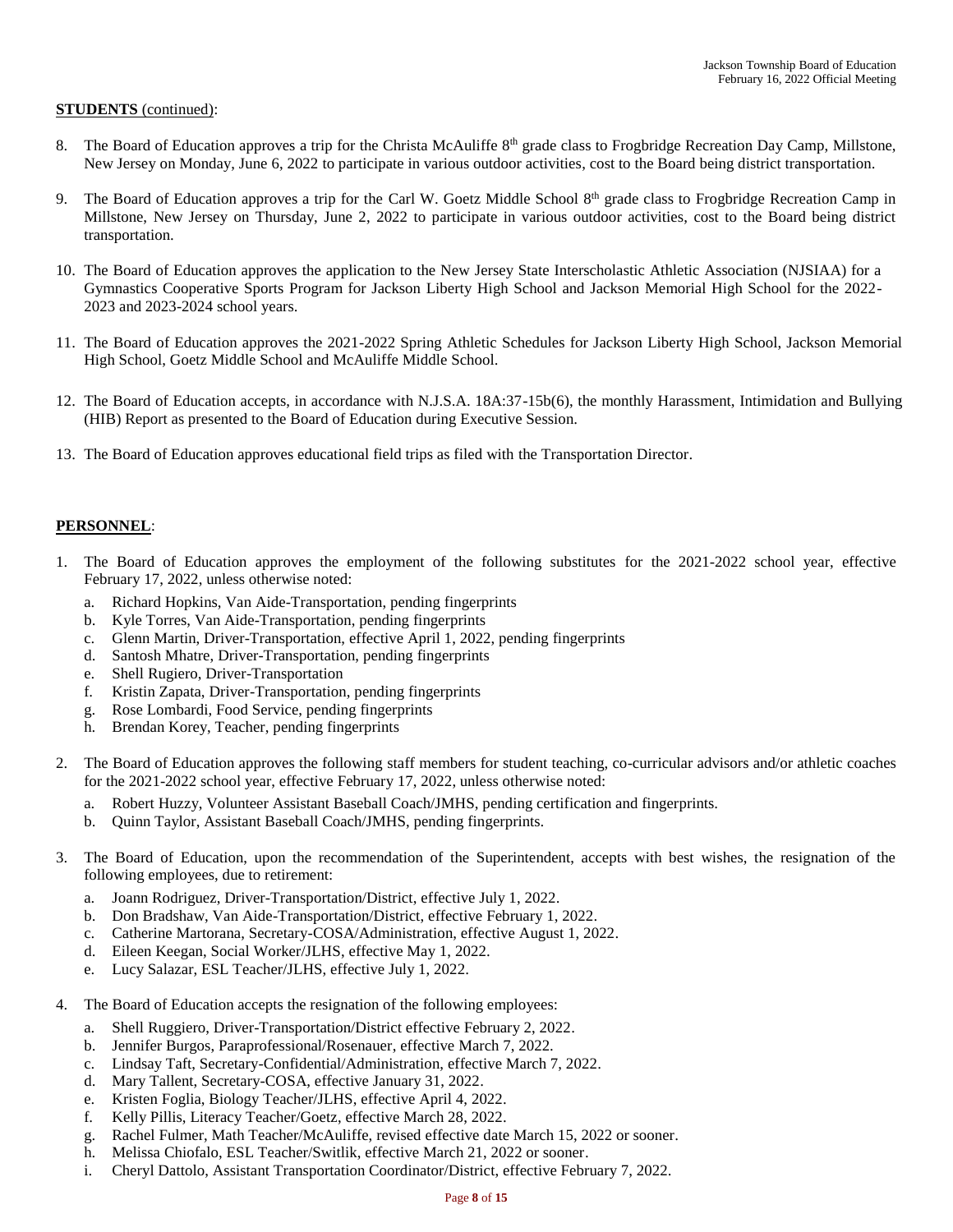- 5. The Board of Education approves a leave of absence for the following personnel:
	- a. Patricia Reed, Driver-Transportation/District, paid Medical Leave of Absence, effective November 1, 2021 through February 3, 2022; unpaid Federal Family Medical Leave of Absence, effective February 4, 2022 through February 4, 2022, returning February 7, 2022.
	- b. Christine Seymour, Driver-Transportation/District, unpaid intermittent Federal and NJ Family Medical Leave of Absence, effective February 1, 2022 through March 1, 2022.
	- c. Charles Hale, Groundsperson/District, paid medical Leave of Absence, effective November 9, 2021 through February 16, 2022; unpaid Federal Family Medical Leave of Absence, effective February 17, 2022 through February 28, 2022, returning March 1, 2022.
	- d. Arlene Angert, Paraprofessional/JMHS, paid Medical Leave of Absence effective January 5, 2022 through February 11, 2022, returning February 14, 2022.
	- e. KellyAnn Macinnes, Paraprofessional/Elms, paid leave of absence, effective January 24, 2022 through half day January 31, 2022; unpaid Federal and NJ Family Medical Leave of Absence, effective half day January 31, 2022 through May 3, 2022, returning May 4, 2022.
	- f. Janet Scigliano, Paraprofessional/Elms, paid leave of absence, effective January 10, 2022 through March 4, 2022, returning March 7, 2022.
	- g. Cathy Cocco, Paraprofessional/Holman, paid Medical Leave of Absence, effective December 13, 2021 through December 20, 2021; unpaid Federal Family Medical Leave of Absence, effective December 21, 2021 through April 14, 2022, returning April 25, 2022.
	- h. Tracie Ramirez, Paraprofessional/Johnson, revised paid Medical Leave of Absence, effective November 22, 2021 through January 31, 2022, returning February 1, 2022.
	- i. Luz Gonzalez, Secretary-JEA/JMHS, revised paid Medical Leave of Absence, effective November 2, 2021 through December 17, 2021, returning December 20, 2021.
	- j. Jessee Bassel, Art Teacher/JLHS, paid Medical Leave of Absence, effective September 22, 2021 through November 2, 2021; revised unpaid Federal and NJ Family Leave of Absence, effective November 3, 2021 through January 28, 2022, returning January 31, 2022.
	- k. Caitlyn Kraszewski, Family Consumer Science Teacher/JLHS, paid Medical Leave of Absence, effective September 13, 2021 through October 11, 2021; unpaid Federal and NJ Family Leave of Absence, effective October 12, 2021 through January 18, 2022; unpaid Child Care Leave of Absence, effective January 19, 2022 through June 30, 2022, returning September 1, 2022.
	- l. Rebecca Fodor, Music Teacher/Goetz, paid Medical Leave of Absence March 7, 2022 through April 27, 2022, unpaid Family Medical Leave of Absence effective April 28, 2022 through September 30, 2022, returning October 3, 2022.
	- m. Brian Kelly, Math Teacher/Goetz, unpaid Federal and NJ Family Medical Leave of Absence, effective January 3, 2022 through March 4, 2022, returning March 7, 2022.
	- n. Nicole Beyer, Preschool Teacher/Crawford-Rodriguez, paid Medical Leave of Absence, effective October 18, 2021 through November 1, 2021; unpaid Medical Leave of Absence, effective November 2, 2021 through January 28, 2022, returning January 31, 2022.
	- o. Melissa Kosakowski, Teacher-ESL/Crawford-Rodriguez, paid Medical Leave of Absence, effective October 25, 2021 through December 20, 2021; unpaid Federal and NJ Family Leave of Absence, effective December 21, 2021 through March 24, 2022; unpaid Child Care Leave of Absence, effective March 25, 2022 through June 30, 2022, returning September 1, 2022.
	- p. Dawn Cicco, Special Education Teacher/Elms, paid Medical Leave of Absence, effective December 21, 2021 through January 20, 2022, returning January 21, 2022.
	- q. Natalie Cortez, Kindergarten Teacher/Elms, paid Medical Leave of Absence, effective December 6, 2021 through January 24, 2022, returning January 25, 2022.
	- r. Emily Geoffroy, Music Teacher/Elms, revised paid Medical Leave of Absence, effective January 10, 2022 through February 23, 2022; unpaid Federal Medical Leave of Absence, effective February 24, 2022 through TBD.
- 6. The Board of Education approves the following contract adjustments:
	- a. Robin Harrington, Van Aide-Transportation/District, increase from 5 hours 25 minutes to 6 hours 45 minutes per day, effective February 17, 2022 through June 30, 2022, route adjustment,.
	- b. Christopher Daniels, Driver-Transportation/District, decrease from 6 hours 55 minutes to 6 hours per day, effective February 17, 2022 through June 30, 2022, route adjustment.
	- c. Ronald Rapp, Driver-Transportation/District, increase from 6 hours 40 minutes to 6 hours 55 minutes per day, effective February 17, 2022 through June 30, 2022, route adjustment.
	- d. Patricia Reed, Driver-Transportation/District, increase from 6 hours 45 minutes to 7 hours 10 minutes per day, effective February 17, 2022 through June 30, 2022, route adjustment.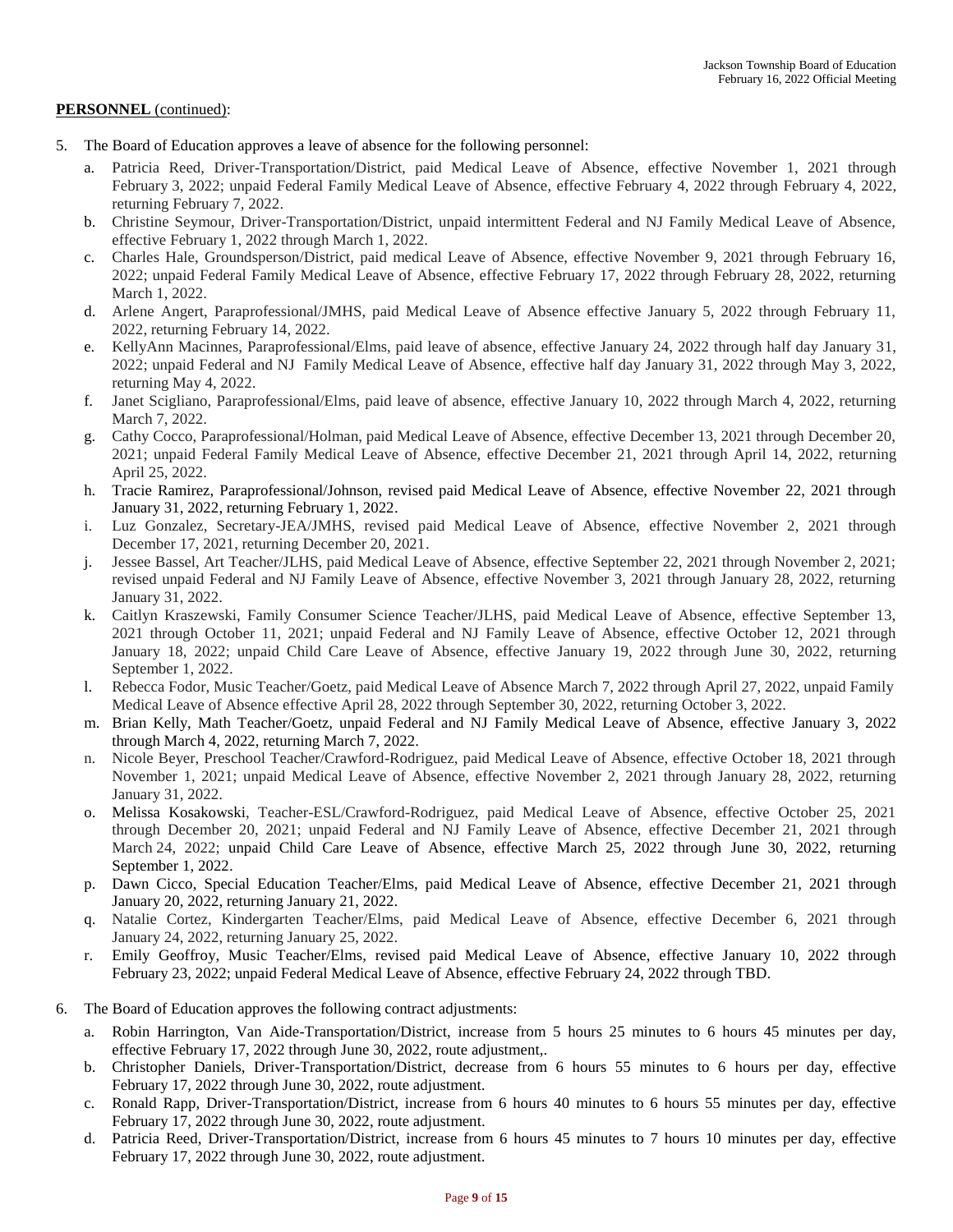- 6. Contract Adjustments continued:
	- e. Lisa Viola, Driver-Transportation/District, increase from 5 hours 45 minutes to 6 hours 40 minutes per day, effective February 17, 2022 through June 30, 2022,.
	- f. James Zapata, Driver-Transportation/District, increase from 7 hours 10 minutes to 7 hours 40 minutes per day, effective February 17, 2022 through June 30, 2022, route adjustment.
	- g. Mike Rizzo, Head Mechanic PM/Transportation, adjust salary to reflect ASE certifications, effective January 14, 2022 through June 30, 2022.
	- h. Robert Van Middlesworth, Mechanic–PM/Transportation, adjust salary to reflect ASE certifications, effective December 20, 2021 through June 30, 2022.
	- i. Mina McBride, Paraprofessional/Johnson, adjust salary to include hygiene stipend, effective December 15, 2021 through June 30, 2022.
- 7. The Board of Education approves the following contract adjustments for longevity for the 2021-2022 school year, in accordance with the current negotiated contracts:

|    | <b>First Name</b> | <b>Last Name</b> | Title                            | <b>Bargaining Group</b> | <b>Effective Date</b> | <b>Reason</b>      |
|----|-------------------|------------------|----------------------------------|-------------------------|-----------------------|--------------------|
|    | Kim               | Williams         | <b>Special Education Teacher</b> | JEA                     | 3/1/2022              | 20 Years Longevity |
|    | Susan             | Magee            | <b>Special Education Teacher</b> | JEA                     | 3/1/2022              | 17 Years Longevity |
|    | Mary              | Traina           | <b>Special Education Teacher</b> | JEA                     | 3/1/2022              | 17 Years Longevity |
|    | Sophia            | Witham           | Spanish Teacher                  | JEA                     | 3/1/2022              | 17 Years Longevity |
| e. | Melissa           | O'keeffe         | Music Teacher                    | JEA                     | 3/1/2022              | 17 Years Longevity |

- 8. The Board of Education approves the transfer of the following personnel:
	- a. Maria Oxte, transfer from School Psychologist-Part Time/Switlik-Traveling to School Psychologist/Switlik-Traveling, effective February 17, 2022 through June 30, 2022.
	- b. Dawn Cicco, transfer from Special Education Teacher/Elms to Special Education Teacher-MD/Elms, effective February 7, 2022 through June 30, 2022.
- 9. The Board of Education approves the employment of the following personnel:
	- a. Scott Louk, Custodian/District, assigned to JMHS, Monday through Friday, 3:00 PM to 11:00 PM, replacing Robert Pienkowski, effective February 17, 2022, pending fingerprints through June 30, 2022.
	- b. Alexis Maier, Van Aide-Transportation/District, replacing Kathryn Sellaro, 5 hours 25 minutes per day, effective February 17, 2022 through June 30, 2022.
	- c. Christopher J. Daniels, Driver-Transportation/District, replacing Monica Knox, 6 hours and 30 minutes per day, effective February 17, 2022 through June 30, 2022.
	- d. Anthony Massato, Groundsperson/District, replacing John Natale, effective February 17, 2022, pending fingerprints through June 30, 2022.
	- e. Kimberly Burke, Paraprofessional/Elms, replacing Lisa Cipully, transfer position, effective February 17, 2022, pending fingerprints through June 30, 2022.
	- f. Breanna Meglio, Paraprofessional/Johnson, replacing Diane Donnigan, effective February 17, 2022 through June 30, 2022.
	- g. Brianna Dean, Receptionist-PM/JMHS, replacing Jennifer Romeo-Disantillo, effective February 17, 2022, pending fingerprints through June 30, 2022.
	- h. Catherine Jones, Secretary COSA-Special Education/JLHS, replacing Carmela Santuoso, effective March 9, 2022, pending fingerprints through June 30, 2022.
	- i. Dana Lisi, Speech Language Specialist/Crawford-Rodriguez, replacing Lauren Lemig, effective February 22, 2022 pending fingerprints through June 30, 2022.
	- j. Phoebe Cook, ESL Teacher/Crawford-Rodriguez, new position, effective February 17, 2022 through June 30, 2022.
	- k. Pamela Nola, Paraprofessional/Switlik, replacing Katherine Deibel, effective April 1, 2022, pending fingerprints through June 30, 2022.
	- l. Emily Jean Myhal, Social Studies Teacher/JMHS, leave of absence position, replacing Timothy Schenck, effective March 3, 2022 through June 30, 2022.
	- m. Brendan Korey, Music Teacher/Goetz, leave of absence position, replacing Rebecca Fodor, effective March 7, 2022, pending fingerprints through June 30, 2022.
	- n. Gretchen Davidian, ESL Teacher/Switlik, replacing Melissa Chiofalo, effective February 17, 2022 through June 30, 2022.
	- o. Jennifer McLaughlin, Special Education Teacher/Switlik, replacing Elsie Helle, effective March 1, 2022 through June 30, 2022.
- 10. The Board of Education approves the rehire of coaches for the 2021-2022 Spring season.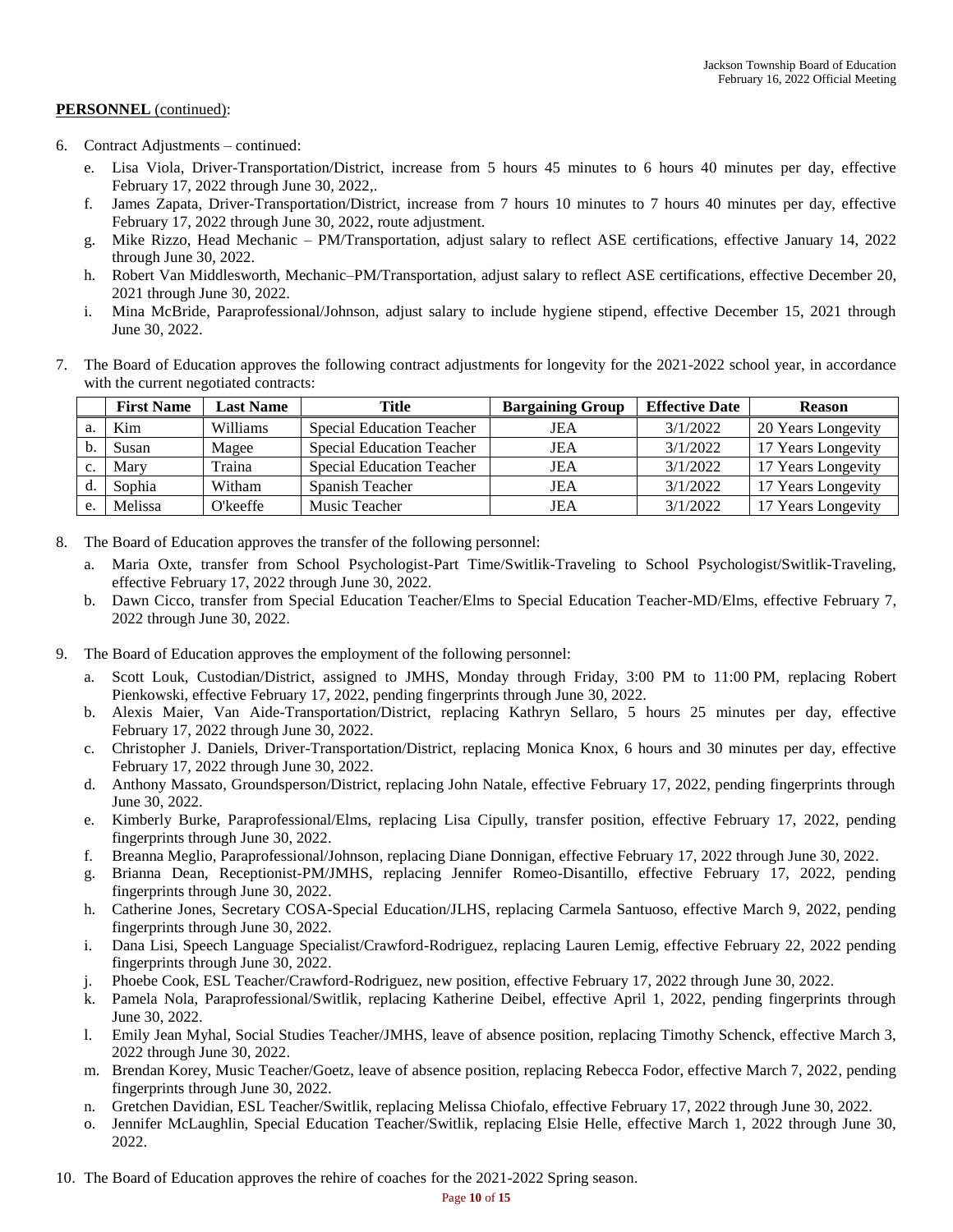- 11. The Board of Education approves the following coaching adjustments for the 2021-2022 school year:
	- Resignations:
		- 1. Mackenzie Staffordsmith, Girls Assistant Lacrosse Coach/JLHS, effective January 26, 2022.
		- 2. Alaina Hearon, Girls Assistant Track Coach/JLHS, effective January 21, 2022.
		- 3. Drew Gibson, Head Golf Coach/JMHS, effective January 10, 2022.
		- 4. Jennifer O'Connor, Girls Assistant Lacrosse Coach/JMHS, effective November 15, 2021.
		- 5. Kaitlyn Wells, Girls Co-Assistant Lacrosse Coach, JMHS, effective November 12, 2021
		- 6. Michael McCarthy, Girls Assistant. Track Coach/JMHS, effective November 15, 2021.
		- 7. Jason Ulrich, Head Coach Boys Volleyball/JMHS, effective January 19, 2022.
		- 8. Patrick Kilmurray, Assistant Boys Volleyball Coach/JMHS, effective January 12, 2022.
		- 9. Vincent Mistretta, Weight Room Advisor/JMHS, effective January 14, 2022.
		- 10. James Convery, Head Softball Coach/McAuliffe, effective January 12, 2022.
	- b. Adjustments:
		- 1. Dana Costello, Assistant Girls Basketball Coach/JLHS, adjust stipend to reflect correct step.
		- 2. Lenny Washington, Assistant Boys Indoor Track Coach/JLHS, adjust stipend to reflect correct.
		- 3. Stephanie Mason, Assistant Girls Basketball Coach/JMHS, adjust stipend to reflect correct step.
		- 4. Dominic Salerno, Boys Head Wrestling Coach/Goetz, adjust stipend to reflect correct step.
	- c. New Hires:
		- 1. James Pugliese, Assistant Baseball Coach/JLHS, replacing Jeffrey Schmidt, effective February 17, 2022 through June 30, 2022.
		- 2. Matthew Schmidt, Assistant Baseball Coach/JLHS, replacing Sean Monahan, effective February 17, 2022 through June 30, 2022.
		- 3. Quinn Taylor, Assistant Baseball Coach/JMHS, replacing Brandon Vega, effective February 17, 2022, pending fingerprints through June 30, 2022.
		- 4. Katie Chinery, Girls Assistant Spring Track Coach/JLHS, replacing Alaina Hearon, effective February 17, 2022 through June 30, 2022.
		- 5. Lance Marquez, Boys Assistant Lacrosse Coach/JMHS, replacing Patrick Conti, effective February 17, 2022 through June 30, 2022.
		- 6. Brittany Dilger, Girls Assistant Lacrosse Coach/JMHS, replacing Jennifer O'Connor, effective February 17, 2022 through June 30, 2022.
		- 7. Keith Anderson, Boys Co-Assistant Track Coach/JMHS, shared position with Robert Stewart, effective February 17, 2022 through June 30, 2022.
		- 8. Robert Stewart, Boys Co-Assistant Track Coach/JMHS, shared position with Keith Anderson, effective February 17, 2022 through June 30, 2022.
		- 9. Andrew Fantasia, Boys Assistant Track Coach/JMHS, replacing Keith Anderson, effective February 17, 2022 through June 30, 2022.
		- 10. Emily Myhal, Girls Assistant Track Coach/JMHS, replacing Michael McCarthy, effective February 17, 2022 through June 30, 2022.
		- 11. Steven Vanhise, Boys Head Volleyball Coach/JMHS, replacing Jason Ulrich, effective February 17, 2022 through June 30, 2022.
		- 12. Randy Holmes, Assistant Boys Volleyball Coach/JMHS, replacing Patrick Kilmurray, effective February 17, 2022 through June 30, 2022.
		- 13. Arnell Cozart, Weight Room Advisor/JMHS, replacing Vincent Mistretta, effective February 17, 2022 through June 30, 2022.
		- 14. Anthony Luell, Boys Co-Head Track Coach/Goetz, replacing Christopher Zammit, shared position with Robert Stuart, effective February 17, 2022 through June 30, 2022.
		- 15. Robert Stuart, Boys Co-Head Track Coach/Goetz, replacing Christopher Zammit, shared position with Anthony Luell, effective February 17, 2022 through June 30, 2022.
		- 16. Shannon Bradley, Head Softball Coach/McAuliffe, replacing James Convery, effective February 17, 2022, through June 30, 2022.
	- d. Challenger League:
		- 1. Elizabeth Marvin, Challenger League Spring Coach, effective February 17, 2021 through June 30, 2021.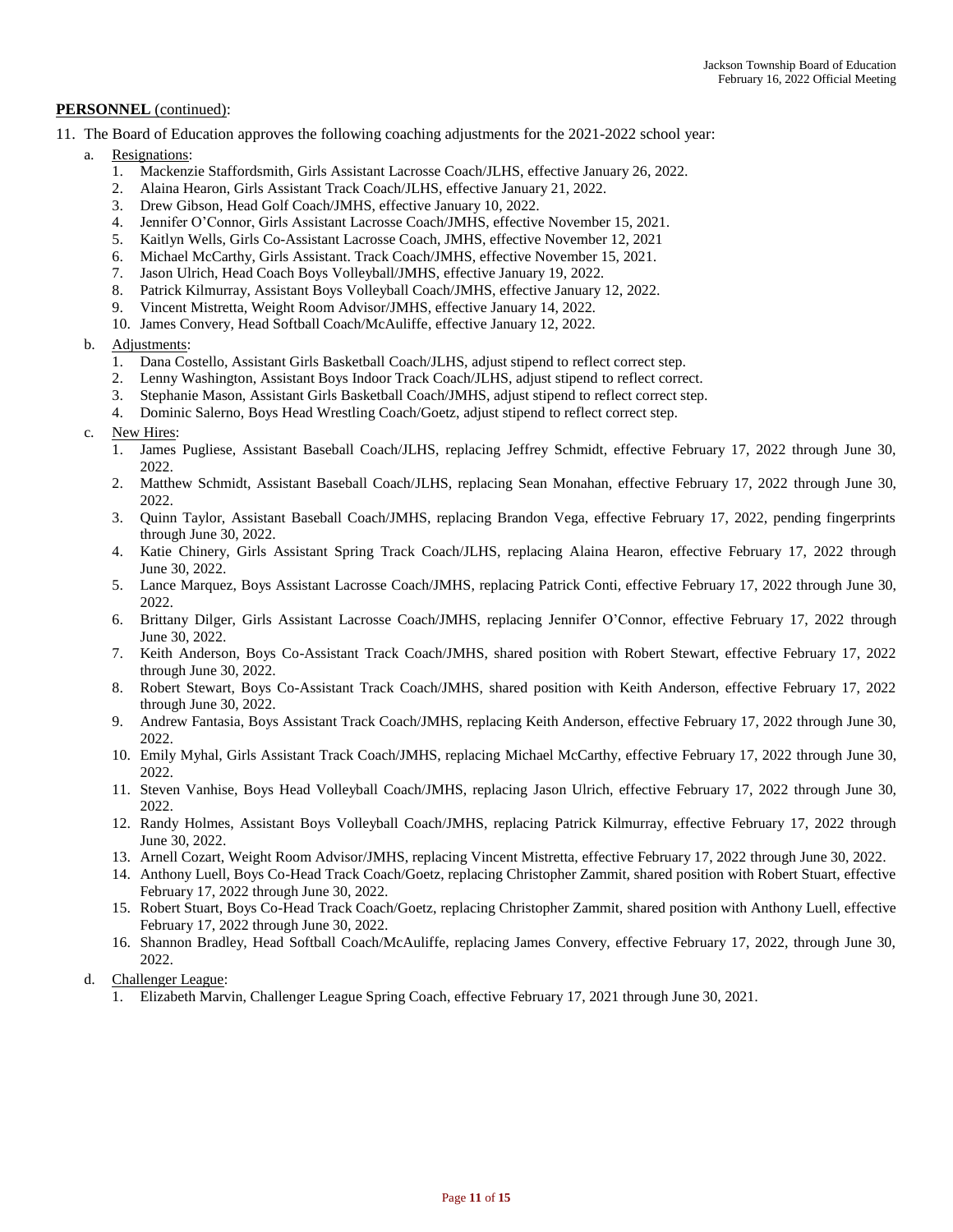- 12. The Board of Education approves the following volunteer coaches for the 2021-2022 school year:
	- a. James Brethaeur, Volunteer Assistant Golf Coach/JLHS. assisting Head Coach Frank Giannetti.
	- b. Gregg Patterson, Volunteer Assistant Boys Golf Coach/JLHS, assisting Head Coach Frank Giannetti.
	- c. Thomas Cahill, Volunteer Assistant Baseball Coach/JMHS, assisting Head Coach Patrick George, pending certifications and fingerprint archive.
	- d. Robert Huzzy, Volunteer Assistant Baseball Coach/JMHS, assisting Head Coach Patrick George pending certification and fingerprints.
	- e. Dana Christensen, Volunteer Assistant Girls Lacrosse Coach/JMHS, assisting Head Coach Dana Strizki.
	- f. Ariel Donza, Volunteer Assistant Softball Coach/JMHS, assisting Head Coach Haydee Pinera-Donza.
	- g. John (Jack) West, Volunteer Assistant Boys Spring Track Coach/JMHS, assisting Head Coach, Stephen Theobald.
- 13. The Board of Education approves the following Co-Curricular Advisor adjustments for the 2021-2022 school year:
	- a. Resignations
		- 1. Adrianna Eisele, Assistant Yearbook Co-Advisor/JMHS, effective 2021-2022 school year.
		- 2. Christine Mitchell, World Language Club Co-Advisor/JMHS, effective 2021-2022 school year.
	- b. Contract Adjustments:
		- 1. Lisa Stallone, Assistant Yearbook Advisor/JMHS, increase stipend to reflect full stipend, effective the 2021-2022 school year.
	- c. New Hires:
		- 1. Anna Cafara, World Language Co-Advisor/JMHS, replacing Christine Mitchell, effective 2021-2022 school year.
		- 2. Adrianna Eisele, National Art Honor Society Co-Advisor/JMHS, shared position with Lisa Stallone, decrease stipend effective 2021-2022 school year.
		- 3. Lisa Stallone, National Art Honor Society Co-Advisor/JMHS, shared position with Adrianna Eisele, effective the 2021- 2022 school year.
- 14. The Board of Education approves the following staff and salaries for the Child Care Academy 2021-2022 school year:

|    | <b>First</b><br><b>Name</b> | <b>Last Name</b> | Teacher/<br><b>Substitute Teacher</b> | Paraprofessional/<br><b>Substitute Paraprofessional</b> | Receptionist/<br><b>Substitute Receptionist</b> |
|----|-----------------------------|------------------|---------------------------------------|---------------------------------------------------------|-------------------------------------------------|
| a. | Carolyn                     | Mauro            |                                       |                                                         |                                                 |

- 15. The Board of Education approves the following personnel for the Title I Family IXL Math Nights for the 2021-2022 school year,:
	- a. Holman, three (3) hours per evening each:
		- 1. Frieda Bardales, 2 nights
		- 2. Jason McEwan, 2 nights
	- b. Rosenauer, three (3) hours per evening each
		- 1. Frieda Bardales, 1 night
		- 2. Dana DiLorenzo, 1 night
		- 3. Douglas Jackson, 1 night
		- 4. Brittney Janowski, 1 night
		- 5. Shaina Noval, 1 night
- 16. The Board of Education approves the following additional personnel for the ESSER II Before School Learning Acceleration Program for the 2021-2022 school year:

Substitutes

- 1. Amy Riello, Crawford-Rodriguez
- 2. Suzanne Zoni, Switlik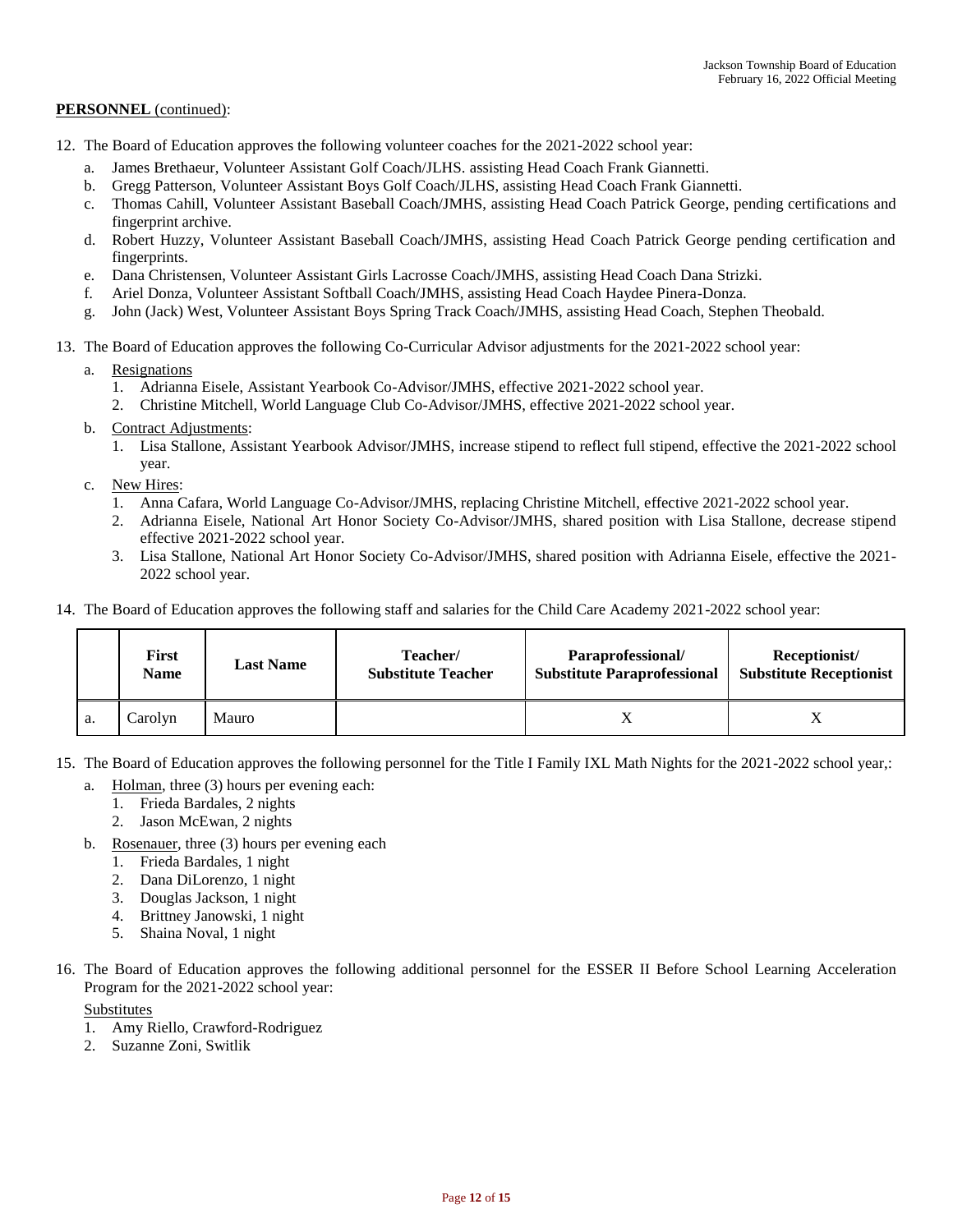- 17. The Board of Education approves the following personnel for the Title I One Book, One School Family Reading Night for the 2021-2022 school year:
	- a. Crawford-Rodriguez, 1.25 hours each:
		- 1. Tracy Carbo
		- 2. Maria Gonzalez
		- 3. Gina Karatzia
		- 4. Kathleen Lykes
		- 5. Ashley Pfaff
		- 6. Jaimy Schlossberg
		- 7. Crystal Taylor
		- Substitute:
		- 8. Michelle Glucksnis
	- b. Holman, 1.25 hours each:
		- 1. Jere Albertino
		- 2. Shari Berger
		- 3. Stephanie-Jo Bosley
		- 4. Amy Bueide
		- 5. Ashley Carroll
		- 6. Kelsey Cerwinski
		- 7. Lauren Elwell
		- 8. Patricia Galvin
		- 9. Jennifer Gruosso
		- 10. Kenneth Hynes
		- 11. Kathleen Lynch
		- 12. Stephanie Macaluso
		- 13. Lacey Majors
		- 14. Jenna Mayer
		- 15. Barbara McGill
		- 16. Michelle Milon
		- 17. Kimberly Morrison
		- 18. Melissa Quartarone
		- 19. Melissa Schiffman
		- 20. Meredith Shields
		- 21. Marcie Such
	- c. Rosenauer, 1.25 hours each:
		- 1. Frieda Bardales
		- 2. Lynn Barry
		- 3. Justine Behan
		- 4. Dana DiLorenzo
		- 5. Douglas Jackson
		- 6. Brittney Janowski
		- 7. Nicole Koopman
		- 8. Stephanie Kroeger
		- 9. Patricia Levine
		- 10. Bridget Liebes
		- 11. Kathleen E. Lynch
		- 12. Melissa McNamara
		- 13. Shaina Noval
		- 14. Annette Penaloza
		- 15. Cassandra Vetrano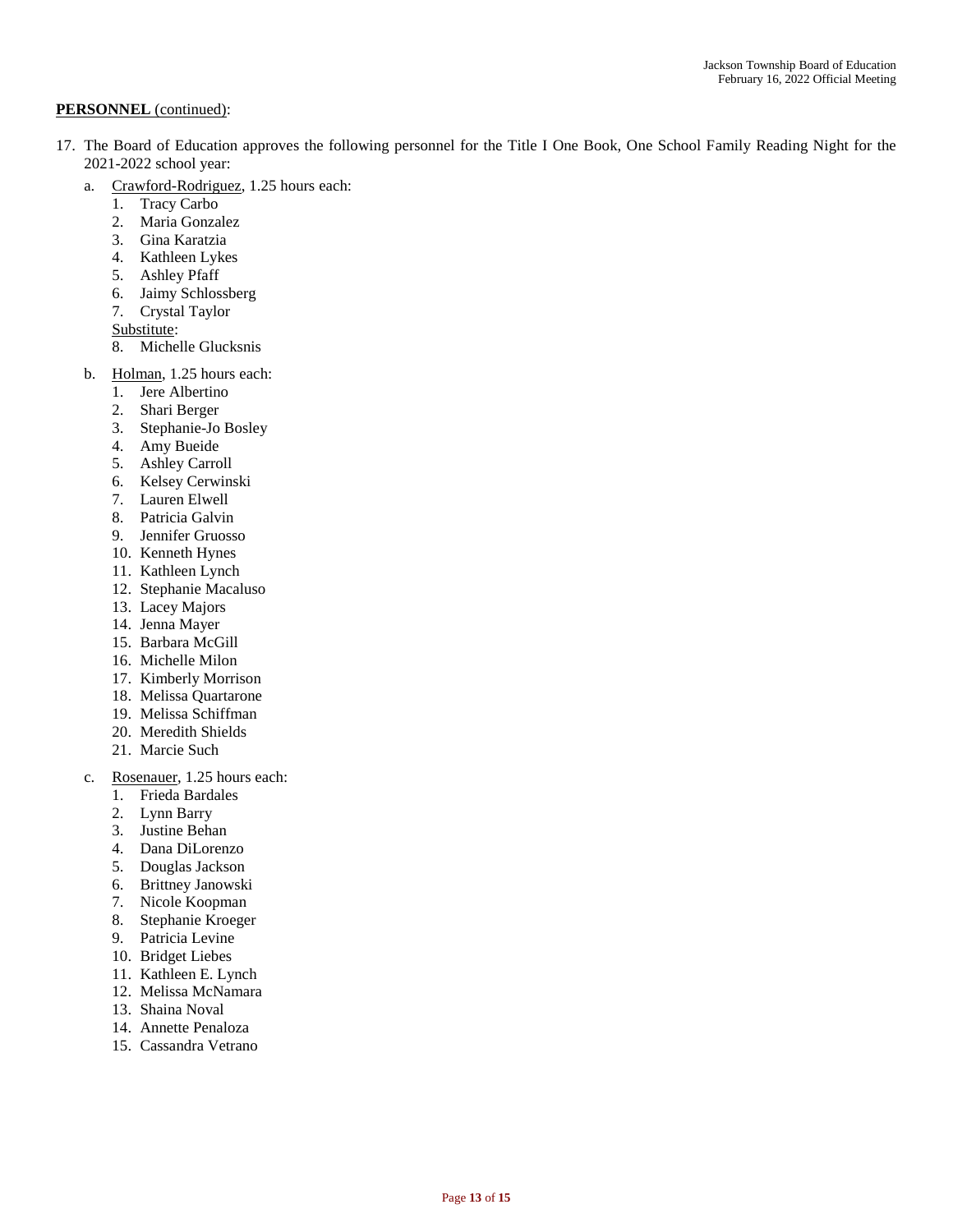- 18. The Board of Education approves the following personnel for the ARP/ESSER III Spring NJSLA Prep program at Goetz Middle School for the 2021-2022 school year, 1.25 hours per day, 12 days:
	- a. Stephanie Mezza Coordinator
	- b. Lauren Andersen Grade 8 Math
	- c. Naomi Fletcher Grade 6 ELA
	- d. Jennifer Graham Grade 8 ELA
	- e. Carol Lawrence Grade 7 ELA
	- f. Stacey Terranova Grade 7 Math
	- g. Tracy White Grade 6 Math
- 19. The Board of Education approves the following personnel for the Title IV McAuliffe STEM Family Night for Grades 6-8:
	- Staff, 4 hours each:
	- a. Shannon Bradley
	- b. Nicole Breccia
	- c. Bridgit Valgenti

### Substitutes:

- d. Daniel Genovese
- e. Justina Rose
- f. Victoria Salemi
- 20. The Board of Education approves the following personnel for the Title I Spring NJSLA Prep program at McAuliffe Middle School for the 2021-2022 school year:
	- a. Aju Mathews Coordinator, 1.25 hours per day, 12 days
	- b. Emily Cascio Grade 8 ELA, 1.25 hours per day, 12 days
	- c. Karen Catanese Grade 6 Math, 1.25 hours per day, 12 days
	- d. Nicole Clauberg Grade 7 Math, 1.25 hours per day, 12 days
	- e. Daniel Genovese Grade 7 ELA, 1.25 hours per day, 6 days
	- f. Sharon Jaeger Grade 8 Math, 1.25 hours per day, 12 days
	- g. Traci Maloney Grade 6 ELA, 1.25 hours per day, 12 days
	- h. Melissa O'Neill Grade 7 ELA, 1.25 hours per day, 6 days
- 21. The Board of Education approves the personnel for the Jackson Community School Summer Electives/Jackson Art & Musical Theater Summer Camp 2022:
	- a. Cori Larsen/Coordinator
	- b. Ed Robertson/Teacher
	- c. Lynnea Noble/Teacherr
	- d. Matthew Ebersole/Part-time Assistant Instructor
	- e. Shannon Brueckner/Assistant Instructor
	- f. TBD/Substitute Assistant Instructor
- 22. The Board of Education approves the following staff members to serve as STEM advisors and Innovation Lab Coordinator for Goetz Middle School for the 2021-2022 school year:
	- a. Charles Rotunno/Goetz Innovation Lab Coordinator
	- b. Jacqueline Daton/Goetz STEM Advisor
	- c. April Riccardi/Goetz STEM Advisor
- 23. The Board of Education approves the following advisors for the eSports Program at Jackson Memorial and Jackson Liberty High Schools:

Advisors:

- a. Ryan Azzolini/JLHS
- b. Diane Kovac/JMHS
- c. Dara Kirschenbaum-Perry/JMHS
- 24. The Board of Education approves the Side Bar Agreement between the Jackson Board of Education and the Teamsters Local 97 Drivers and Aides, effective March 1, 2022 through June 30, 2024, to reflect a revised salary schedule and additional language changes throughout the contract.